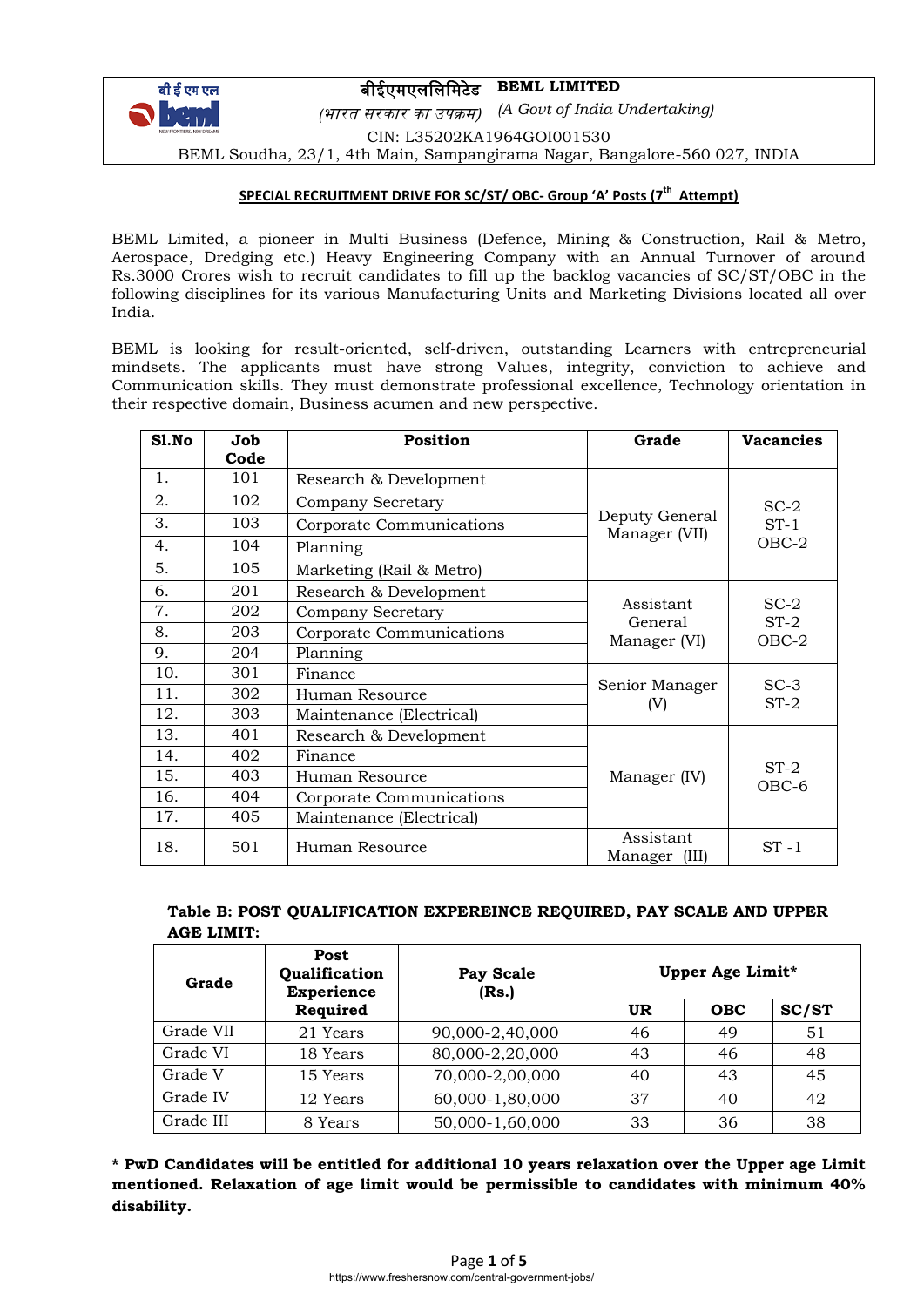

#### **QUALIFICATION DETAILS:**

Please note: First class (reckoned as 60%) is mandatory for all Graduates & Post Graduates, which is relaxable by 5% for SC/ST candidates. Candidates with CGPA/ Credit have to mandatorily provide the conversion to percentage.

|                | R & D          | First Class Degree in Engineering in Mechanical / Electrical/<br>Automobile/ Production from a recognized University |
|----------------|----------------|----------------------------------------------------------------------------------------------------------------------|
|                |                | Institution. M.Tech qualification will be preferred.                                                                 |
| $\mathcal{D}$  | Planning       | First Class Degree in Engineering in Mechanical / Electrical/                                                        |
|                |                | Automobile/ Production from a recognized University                                                                  |
|                |                | Institution.                                                                                                         |
| 3              | Marketing      | First Class Degree in Engineering in Mechanical / Electrical /                                                       |
|                | (R & M)        | Electronics from a recognized University / Institution. Post                                                         |
|                |                | graduate qualification in Management will be preferred.                                                              |
| 4              | Maintenance    | First Class Degree in Engineering in Electrical from a recognized                                                    |
|                | (Electrical)   | University / Institution.                                                                                            |
| 5              | HR             | First Class Graduate with Two years full time MBA (HR/IR)/                                                           |
|                |                | MSW or MA(Social Work with HR/IR) / Post Graduate Degree/                                                            |
|                |                | Diploma in Personnel Management & Industrial Relations of 2                                                          |
|                |                | yrs. full time course with specialization in IR/ HR with Labour                                                      |
|                |                | Legislations from a recognized University / Institution. Degree in                                                   |
|                |                | Law is desirable.                                                                                                    |
| 6              | Finance        | Qualified CA/ICWA                                                                                                    |
| $\overline{7}$ | Company        | Graduate and qualified Company Secretary with membership of                                                          |
|                | Secretary      | the Institute of the Company Secretary of India. Graduate Degree                                                     |
|                |                | in Law or MBA will be preferred                                                                                      |
| 8              | Corporate      | Master in mass communication (or) First Class Graduate with 2                                                        |
|                | Communications | years full time diploma in Journalism. Additionally MBA in HR/                                                       |
|                |                | LLB will be preferable.                                                                                              |

#### **Job Responsibility:**

# **Please note:**

- **The following details regarding the Job responsibilities are Indicative in nature. BEML can assign other duties and responsibilities to any of selected incumbent, inter alia the indicative areas mentioned below.**
- **Reference Table B and other criteria, Applicant may apply for the suitable level. Role and Responsibilities would also be in alignment of the Posts/Levels.**

## **1. R & D : DGM / AGM / MANAGER**

Research & Development is a key function at BEML which ensures its market leadership position in the competitive Global Market. BEML has achieved 90% indigenization in Mining & Construction products, Rail coaches & EMUs, over 84% in High mobility Vehicles and over 65% in Metro Cars.

The incumbent will be responsible for overseeing/supporting the customization of Technology, New Product/component Development Process, creating alternate sources/options etc. He is expected to be an expert in his field of expertise with reference BEML business vertical/s and bring new ideas/knowledge towards generating higher revenue, New customer segments in B2B, increase profit margin, improve values of the BEML Products, New Order execution, etc.

He must have deep expertise in the Mass & Smart mobility engineering & systems (and/or) like NVH, Propulsion system, Train control management system, Communication System, Vehicle Control Circuits etc. under Rail and Metro Verticals. He may be a specialist in the areas of Mining, Construction or Defence Equipments' Design, Technology and Systems, Engines & Transmission, Braking & Steering, Hydraulic & Pneumatic, Special materials, Quality Assurance etc. The incumbent must possess good knowledge about the emerging Technology, Market, suppliers, Customers, costing etc.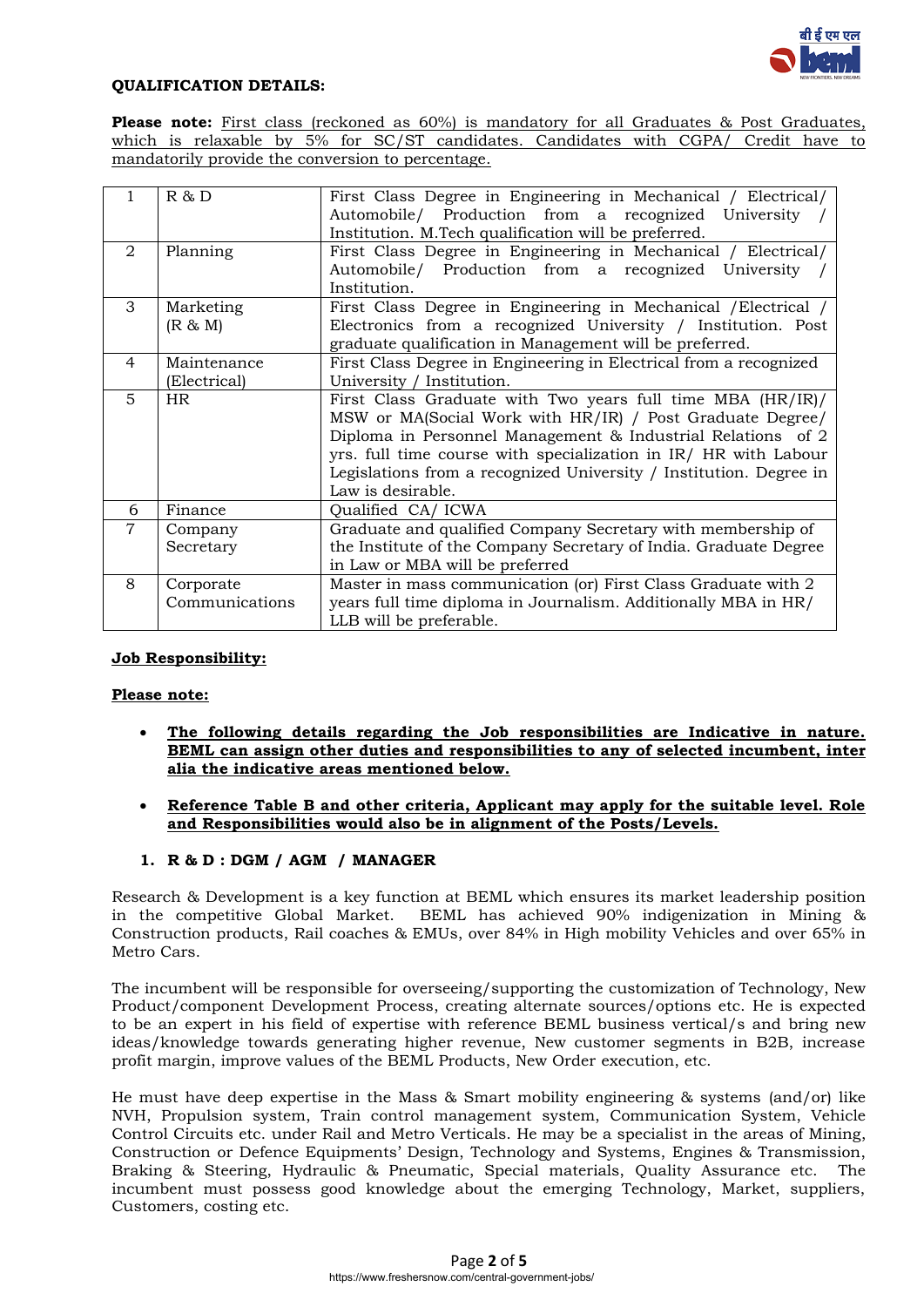

# **2. COMPANY SECRETARY: DGM/ AGM**

Company Secretary (CS) Department is a vital link between the Company & its Board of Directors, Shareholders, Government, Regulatory Authorities and all other stake-holders. The CS Department and its officials ensure that the Board procedures under various statutes are followed, regularly reviewed as it provides support to Chairman and the Directors to fulfill their responsibilities under various laws & directives. The Company Secretary, being one of the "Key Managerial Personnel" under the Companies Act, is responsible for maintaining the Statutory Books, submission of Annual Returns, handling all Statutory Meetings, etc.

The incumbent must have deep legal knowledge, understanding of Finance & Business, Networking skills, communication skills, an eye for details, Organizing skills among others.

#### **3. PLANNING : DGM/AGM**

BEML, being an Engineering company, Production Planning & Control Executive must ensure timely availability of inputs like Material, men and Machines, optimization and integration of these factors in most economic and efficient manner towards ensuring smooth production flow to achieve time-bound Production and Quality targets.

The incumbent must have post qualification experience in a large manufacturing engineering Company's shop floor in the areas of Production/ Production Planning and Control and will be responsible for preparation and execution of Production plan at BEML Manufacturing facilities.

## **4. MARKETING (RAIL & METRO): DGM**

This is Business Development Role. He must have excellent knowledge of the Rail and Metro product range, the manufacturing process, emerging technology, business economics, Competition, Govt machineries, customer's expectation, etc.

The incumbent should be proactive with analytical mind, excellent communication and networking skills, ability to negotiate effectively, excellent Team integrator between the production-customer and Govt authorities. He must have good knowledge of Commercials, Contracts, applicable laws to support the result-oriented business development.

The incumbent will be responsible for identifying Opportunity areas, strengthening the BEML's position and brand, carry out the pre-tendering activities, interacting with Design, Quality, Planning, Production teams at BEML, identification of Technology business partners to collaborate for the Projects and ensuring end-to-end planning, execution and follow through of the Business project.

# **5. HUMAN RESOURCE : SENIOR MANAGER/ MANAGER/ ASSISTANT MANAGER**

He must have in-depth knowledge & implementation experience of various HR/IR Domain like Talent Acquisition, Learning & Development, Shop floor/Business HR, Performance Management, Compliance and Statutory matter, etc. preferably in large Manufacturing set-up. He will be responsible for optimum utilization of Manpower, reducing the Costs, improving employee engagement, balancing stakeholders' expectations and Costs etc.

He must have excellent communication & networking skills, benchmarking abilities, Technology and Analysis orientation, Customer focus with high-service motives, Assessment/Coaching skills. Hands-on experience in SAP will be an added advantage.

#### **6. FINANCE: SENIOR MANAGER/ MANAGER**

The incumbent should have post qualification experience preferably in any large Engineering Industry in the areas of Treasury Management, consolidation & finalization of Accounts/ Internal Audit / Costing & Budgeting/ Pricing / Management of Receivables & Inventory/ Payroll, Provident Funds, GST and taxation, Insurance etc.

He must demonstrate Analytical abilities, quick grasping of the context and issues, good communication & networking skills, understanding of related Laws and Statutory provisions, Application of Financial Technology/SAP, Business acumen, strategic orientation etc.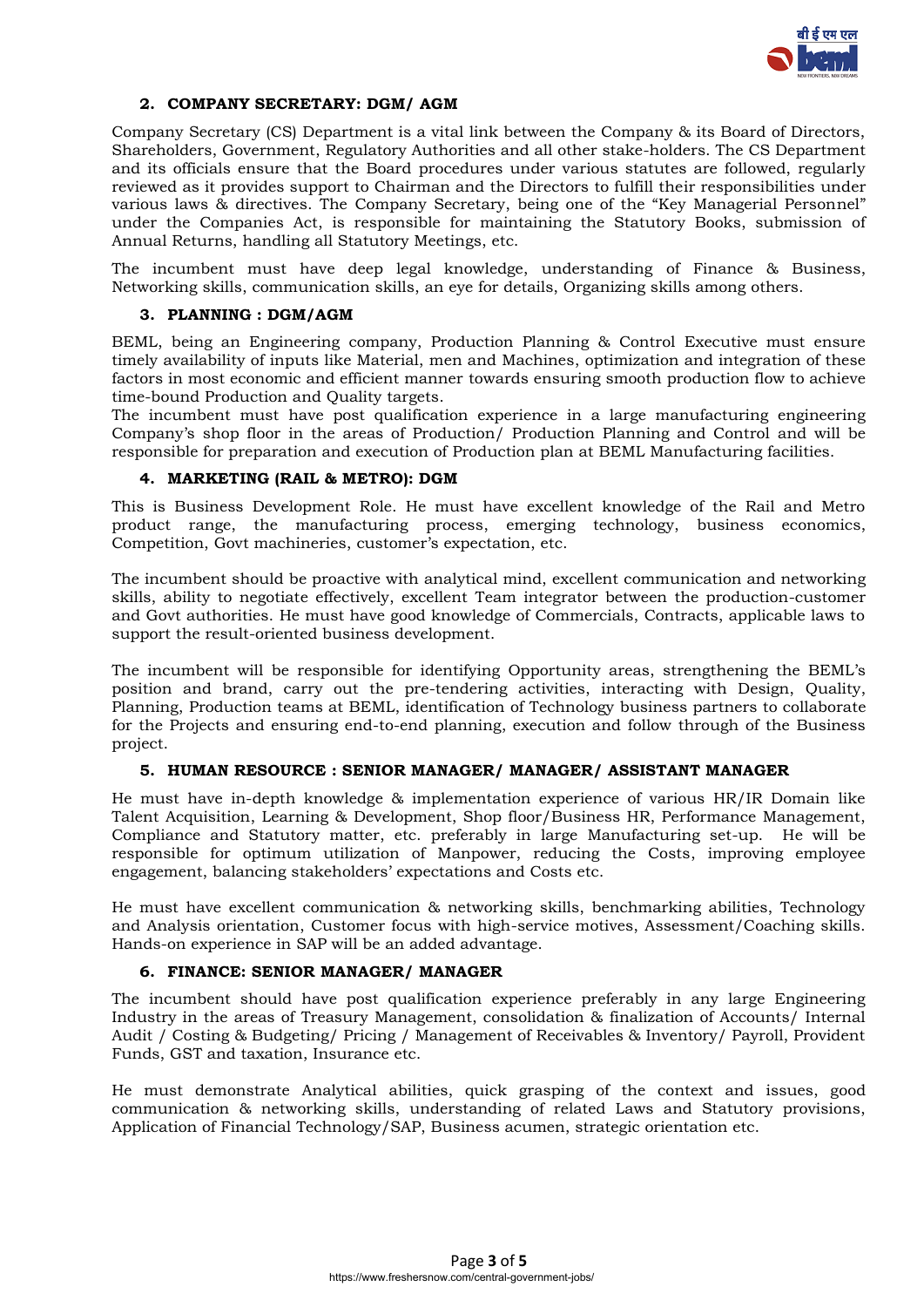

## **7. CORPORATE COMMUNICATIONS : DGM/ AGM/ MANAGER**

The incumbent will be responsible for Internal & external communication activities, Management of Print and Electronic Media along with the Social Media presence, Corporate Branding, supporting Products/Employer branding, Vendor management etc.

He must have demonstrated ability to strategize & execute Corporate Branding Road map to support Business growth, increase Company's visibility & presence in digital and business world, coordinate and develop strong creative media partners & agencies, understanding & applications of technology, networking with Trade Associations, Rating agencies, Govt authorities and other Stakeholders.

#### **8. MAINTENANCE (ELECTRICAL) : SENIOR MANAGER/MANAGER**

BEML has nine manufacturing facilities and associated townships where BEML has large Electrical Installations to meet the requirements. The Electrical maintenance departments covers the entire spectrum of Testing, monitoring, maintaining large electrical equipments, fixing and replacing elements/ components, coordination with the state electricity functionaries, synchronization with the alternate energy etc. The focus is to ensure total safety, uninterrupted supply to manufacturing and townships, cost management and power savings.

The incumbent must have excellent knowledge and skills of Maintenance planning and scheduling, trouble shooting, Coordination with the supply and consumptions agencies, condition monitoring , changing technology, inventory management of critical parts, managing vendors/contractors, safety systems, maintenance software etc.

## **GENERAL CONDITIONS:**

- i. Only Indian Nationals may apply.
- ii. Age, Qualification & Experience stipulated above should be as on **09.02.2022.**
- iii. The upper age limit indicated above is with relaxation as applicable to SC/ST/OBC in line with Government guidelines.
- iv. **SC/ST candidates** are required to submit SC/ST Caste Certificate in the format as applicable for appointment to posts under Government of India.
- v. **OBC candidates\*\*** are required to submit Other Backward Class Certificate **('Non-Creamy**  Laver<sup>'\*</sup>) (Certificate should be in the format as applicable for appointment to posts under Government of India). OBC candidates are also required to furnish a self-undertaking that they belong to OBC (Non-Creamy Layer) by filling and signing the self-undertaking in the format provided along with the application format. [**Note:**
	- a. **\*\*OBC Candidates**: Candidates belonging to those Communities which are recognized as a backward class by the Government of India for the purpose of reservation in services as per orders contained in Department of Personnel and Training Office Memorandum No.36012/22/93-Estt.(SCT) dated 08.09.1993.
	- b. **\*Non- Creamy Layer :** The gross annual income of parents of the candidate should not be more than Rs.8 lakhs in last three consecutive years in line with DOPT OM No.36033/1/2013-Estt.(Res) dated 13.09.2017.']
- vi. **PWD candidates** are required to submit PWD Certificate in the format as applicable for appointment to posts under Government of India.
- vii. Candidates employed in Government / Quasi-Government / PSU, should send their online application through proper channel or compulsorily produce NOC at the time of test/interview as the case may be, as and when called.
- viii. Candidates employed in Government / Quasi-Government / PSU, should have worked for atleast1 year in the immediate lower scale.
- ix. The candidates should ensure that he/she fulfills the eligibility criteria and other norms mentioned in the advertisement as on the specified dates and that the particulars furnished are correct in all respect. In case, it is detected at any stage of the recruitment process that a candidate doesn't fulfill the eligibility norms and/ or that he/ she has furnished any incorrect/ false information or has suppressed any material/ fact(s), his/ her candidature shall stand automatically cancelled. If any of the above shortcoming(s) is/ are detected even after appointment, his/ her services are liable to be terminated without notice.
- x. Mere meeting the conditions of the advertisement by the candidate(s) will not automatically entail them to be called for Test/ Interview/ Selection & Appointment.
- xi. Management reserves the right to restrict the number of candidates.

## Page **4** of **5**